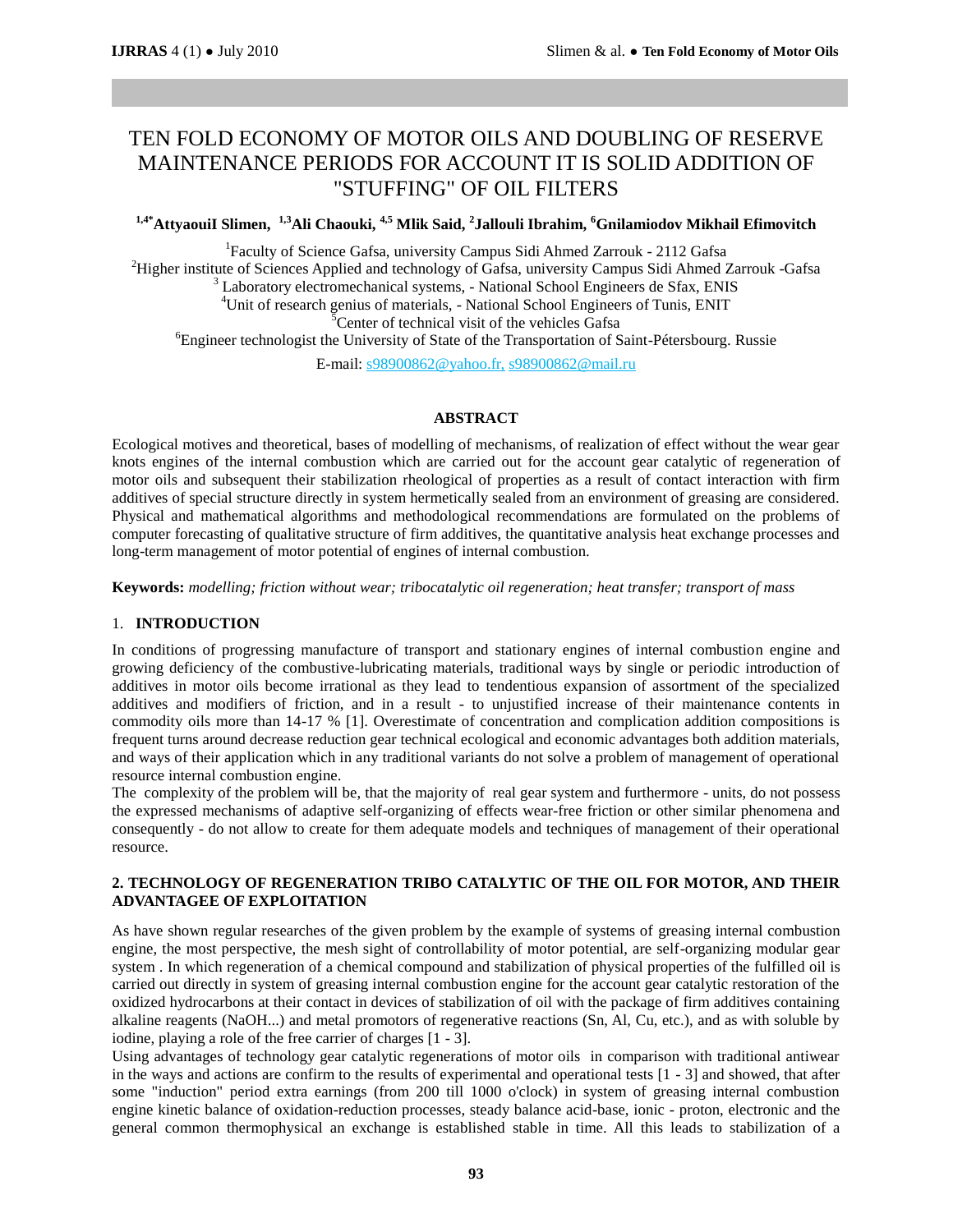temperature mode and gear physical parameters of a lubricant, and as a result: motor potential internal combustion engine raises in 1,5-3, terms of permanent work of oil up to 10 times. Thus, last updatings in devices of stabilization of oil with tested on internal combustion engine automobiles the (VAZ, КАМАZ, ZIL, YAMZ) and on experimental diesel locomotives, have finished decrease reduction in oil on an intoxication with 50 %, fuel up to 6 % and factor of friction - in 10 times that testifies to doubtless operational and ecological perspectivity of the given technology.

However, to get rid of traditional receptions of empirical selection of necessary components with the package of firm additives by development of new up datings in devices of stabilization of oil and adaptation of technology gear catalytic regenerations of motor oils to various oils and marks internal combustion engine, it was necessary to model macro processes thermo physical, electrochemical both gear catalytic the energy exchange and the mass transfer, coherent (coordinated) which interacts at its atomic molecular level and in full systems of greasing internal combustion engine - is synergetic a condition of formation self-organizing modular gear system .

### **3. MODEL EXCHANGE OF HEAT INTERNAL COMBUSTION ENGINE**

The mechanism of self-organizing adaptive gear system and bases of management by the example of system with selective carry of metals by us are described by earlier [4]. In the same place it is shown, that auto synchronization of collective fluctuations of the neutral and charged particles (atoms, molecules, radicals, the micelles, etc.) in a boundary layer, and in volume of oil, leads to formation of power fields thermophysical (phonon), the electrochemical and electrostatic nature in which gradient processes physical desorption selectively become more active, diffusion, the dissociation, the electrophoresis, etc., and as gear catalytic the reactions which are being carrying out in technology gear catalytic regenerations of motor oils regenerative functions [1,3].

The probability of generation of the named power(force) fields and synchronism of their interaction in conditions technology gear catalytic regenerations of motor oils, at presence in the environment more than one kind of elementary sources of harmonious fluctuations (E), is defined (determined) by the decision of some of the equations for  $(E1)$ ,  $(E2)$  and ...

technology gear catalytic regenerations of motor oils, at presence in the environment more than  
elementary sources of harmonious fluctuations (E), is defined (determined) by the decision of some of the  
for (E1), (E2) and ...  

$$
\frac{\chi}{\lambda_r} = M_r(E) \frac{T_f}{i} = M_r(E) \frac{T_{fo}}{j} = Q_r(E)i, j = \varphi(E)i, j
$$
 (1)

To judge gear catalytic properties and converter of energy functions of concrete microcells in system gear catalytic regenerations of motor oils it is possible after its analytical research on the equation of thermionic exchange Four catalytic properties and converter of energy functions of concrete microcells in system get<br>as of motor oils it is possible after its analytical research on the equation of thermioni<br>of atoms of the catalyst and reag

interaction of atoms of the catalyst and reagents in a made active condition [5].  
\n
$$
Q_r = M \kappa_E \tT^{\circ p} = \mu \t(C_V \tT^q)_{KE} = \frac{\rho \delta C h}{\lambda_E} =
$$
\n
$$
V^{Z^2 \kappa_E} \left( \frac{1}{r_2} - \frac{1}{r_1} \right) = \eta \tM_{pr} \tT^{\kappa_r}_{pr} = \rho \t\varphi \tQ_r = const \tan t e, (2)
$$

From the equation (1) and (2) it is obvious, that coherent interactions of oscillatory processes termophysic and electromagnetic character on the active centers gear catalytic modifiers of a lubricant under the certain physical conditions it is dictated by a parity(ratio)<br>  $Q_K(E) T^{op}/\rho = M_K(E) T^{op}/\rho = \varphi(E) T^{op}/\rho.$  (3) conditions it is dictated by a parity(ratio)

conditions it is dictated by a parity(ratio)  
\n
$$
Q_K(E)\Upsilon^{op}/\rho = M_K(E)\Upsilon^{op}/\rho = \varphi(E)\Upsilon^{op}/\rho.
$$
\n(3)

Forecast of the isotopes of the catalytic elements for the technology of tribochemical mode adjustable car and continuous walk . According to the criterion of additive commensurability of the physicochemical parameters in the auto--organized coherent systems of dissipation of energy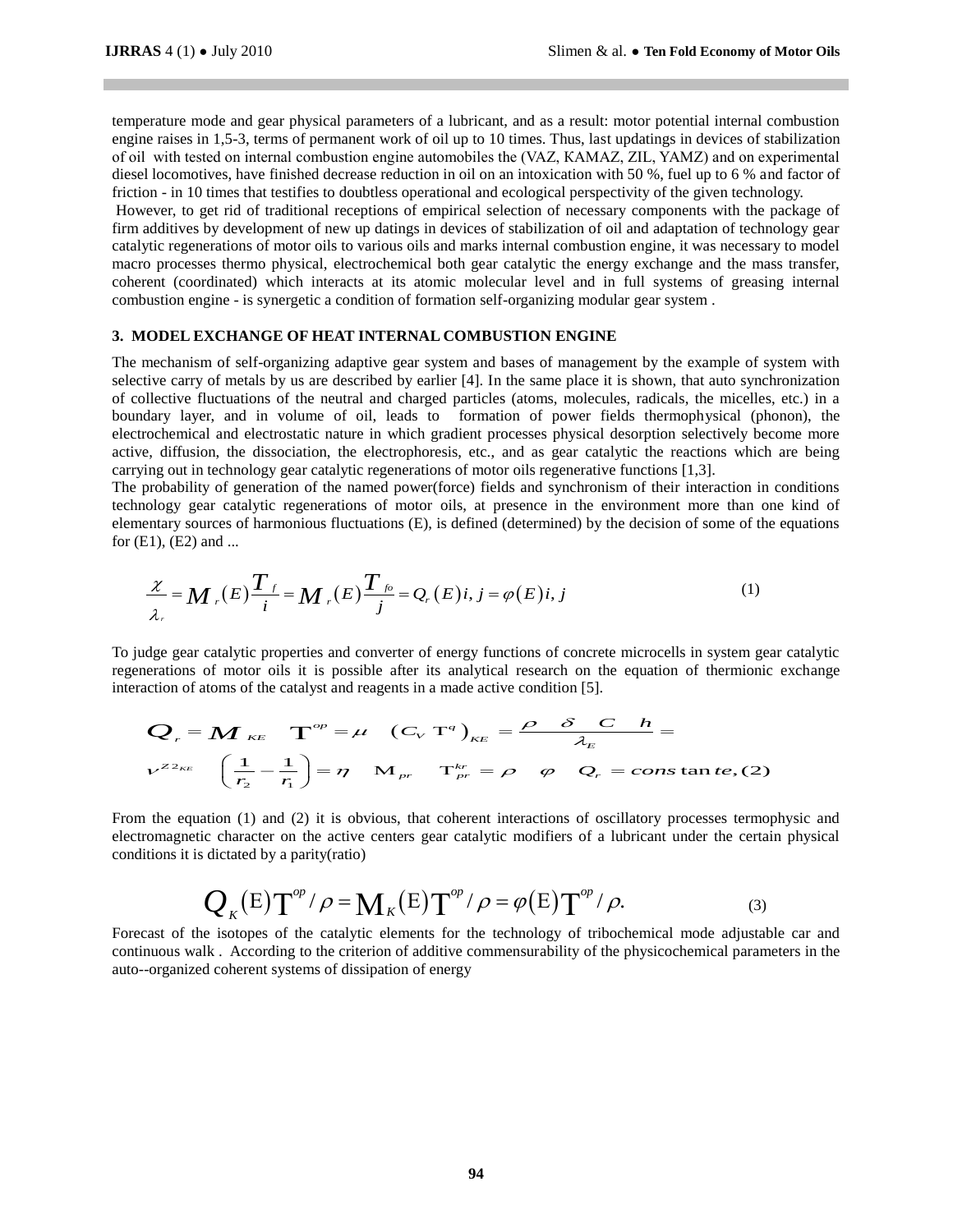$\mathcal{L}_{\mathcal{A}}$ 

|                 | $\mathbf C$                                                  | $\overline{O}$                                            | OН                                                                           | Na                                                                       | Al                                                                       | Cu                      | Zn                                  | S                                     | T              |
|-----------------|--------------------------------------------------------------|-----------------------------------------------------------|------------------------------------------------------------------------------|--------------------------------------------------------------------------|--------------------------------------------------------------------------|-------------------------|-------------------------------------|---------------------------------------|----------------|
| Mi,             | 12,011                                                       | 15,9994                                                   | 17,00737                                                                     | 22,989                                                                   | 26,982                                                                   | 63,546                  | 118.69                              | 118,69                                | 126,904<br>5   |
| MI-Mi           | 114,893114,<br>893                                           | 110,905                                                   | 109,897                                                                      | 103,915                                                                  | 99,922                                                                   | 63,358                  | 61,524                              | 8,214                                 |                |
| MK(isot.)       | 114;115                                                      | 110; 111                                                  | 109;110                                                                      | 103; 104                                                                 | 100                                                                      | 63                      | 61                                  | 8                                     |                |
| isotopes        | $Sn^{114}$ ; $Sn^{115}$                                      | Cd <sup>110</sup> ;Ru <sup>111</sup>                      | Ag <sup>109</sup> ;Cd <sup>110</sup> ;<br>Pd <sub>110</sub>                  | Rh <sup>103</sup> ;Ru <sup>104</sup>                                     | Ru <sup>100</sup> ;Ma <sup>100</sup>                                     | Cu <sup>63</sup>        | Ni <sup>61</sup>                    | $Li7H$ ; $Li6D$                       |                |
| $M(Sn)$ -<br>Mi | 106,679                                                      | 102,690                                                   | 101,682                                                                      | 95,701                                                                   | 91,708                                                                   | 55,144                  | 53,31                               | $\blacksquare$                        |                |
| Mk(isot.)       | 106;107                                                      | 102;103                                                   | 101                                                                          | 95;96                                                                    | 91;92                                                                    | 55                      | 53                                  | $\blacksquare$                        | $\blacksquare$ |
| isotopes        | Pd <sup>106</sup> ;Cd <sup>106</sup> ;<br>$Ag^{106}$         | Ru <sup>102</sup> ;Pd <sup>102</sup><br>Ph <sup>103</sup> | Ru101                                                                        | $Ma^{95}Zr^{96}$ ;<br>Ru <sup>96</sup>                                   | $Zr^{91}$ ; $Mo^{92}$                                                    | $Mn^{55}$               | $Cr^{53}$                           | $\blacksquare$                        |                |
| $M(I) + Mi$     | 138,915                                                      | 142,904                                                   | 143,911                                                                      | 149,893                                                                  | 153,886                                                                  | 190,450                 | 192,284                             | 245,594                               | 253,809        |
| Mk(isot.)       | 138;139                                                      | 142;143                                                   | 143;144                                                                      | 149;150                                                                  | 153;154                                                                  | 190                     | 192                                 | 234 ; 247                             | 254            |
| isotopes        | Ba <sup>138</sup> ;La <sup>138</sup> ;<br>Ce <sup>139</sup>  | Ce <sup>142</sup> ;Nd <sup>144</sup>                      | Nd <sup>143</sup> ;Nd <sup>144</sup>                                         | Sm <sup>149</sup> :Nd <sup>150</sup><br>$\mathop{\rm Sm}\nolimits^{150}$ | Eu <sup>153</sup> ;Sm <sup>154</sup><br>Gd <sup>154</sup>                | $Os190$ ;<br>$Pt^{192}$ | $Ir191$ ; Pt <sub>192</sub>         | Am <sup>243</sup> ;<br>$B^{243}$ ; I* | $[ES254]*$     |
| $M(Sn)+M$       | 130,701                                                      | 134,689                                                   | 135,697                                                                      | 141,679                                                                  | 145,672                                                                  | 182,236                 | 184,07                              | 237,38                                |                |
| Mk(isot.)       | 130;131                                                      | 134                                                       | 136                                                                          | 142                                                                      | 145;146                                                                  | 182                     | 184                                 | 237                                   |                |
| isotopes        | Te <sup>130</sup> ; Ba <sup>130</sup> ;<br>Xe <sup>131</sup> | Xe <sup>134</sup> ; Ba <sup>134</sup>                     | Ba <sup>136</sup> : Xe <sup>136</sup> ;<br>$Ce^{136}$<br><b>PER RESIDENT</b> | $Ce142$ ; Nd <sup>142</sup><br>.                                         | Nd <sup>143</sup> ;Nd <sup>146</sup><br>$\mathbf{a}$ . $\mathbf{v}$<br>. | W <sup>182</sup>        | W <sup>184</sup> .Os <sup>184</sup> | $[\text{Np}^{237}]^*$                 |                |

**Table 1 \*Unstable isotopes of the actinide series**

Forecast concerned with the structure of the isotopes of the catalytic elements based on the chemical composition of the coherent whole with resonance in the system of tribochemical mode adjustable car and continuous walk.

| Coherent whole with                   | Possible chemical functions of the isotopes |                                                         |                                                      | Promoters of                                                                         |                      |
|---------------------------------------|---------------------------------------------|---------------------------------------------------------|------------------------------------------------------|--------------------------------------------------------------------------------------|----------------------|
| resonance                             | convention                                  | Catalysts                                               | $Co-$                                                | Charge carriers                                                                      | reduction of         |
|                                       | Mk, units                                   |                                                         | activators                                           |                                                                                      | hydrocarbons         |
|                                       | convention                                  |                                                         |                                                      |                                                                                      |                      |
|                                       | Mk, units                                   |                                                         |                                                      |                                                                                      |                      |
|                                       | convention                                  |                                                         |                                                      |                                                                                      |                      |
| <b>NaOH</b>                           | 39,996                                      |                                                         |                                                      | $K^{40}$ , Ca <sup>40</sup> , Ne <sup>20</sup> , B <sup>10</sup>                     | K,Ca,B               |
| AI(OH) <sub>3</sub>                   | 78,004                                      |                                                         | $Se^{78}$ , Kr $^{78}$                               | $K^{39}$ , $F^{19}$ , Be <sup>10</sup>                                               | К                    |
| ZnO                                   | 81,379                                      | $Br^{81}$                                               | $K^{40}$ ,Ca <sup>40</sup>                           | $K^{40}$ , Ca <sup>40</sup> , Ne <sup>20</sup> , B <sup>10</sup>                     | K, Ca, B             |
| $Zn(OH)_2$                            | 99,394                                      | Ru <sup>99</sup>                                        | Ti <sup>49</sup>                                     | $Mg^{25}$ , $C^{13}$                                                                 | Ru,Ti                |
| Na <sub>2</sub> O                     | 100,965                                     | $Ru^{101}$                                              | $Ti^{50}$ ; V <sup>50</sup> ; Cr <sup>50</sup>       | $Mg^{25}$ ; $C^{13}$                                                                 | Ru;Ti;Cr             |
| Al <sub>2</sub> O <sub>3</sub>        | 101,960                                     | Ru <sup>102</sup> :Pd <sup>102</sup> :Rh <sup>103</sup> | $V^{51}$                                             | $Mg^{25}$ ; $C^{13}$                                                                 | Ru;Rh;Pd             |
| SnH <sub>4</sub>                      | 122,721                                     | $Sn^{122}; Te^{122}$                                    | Ni <sup>61</sup>                                     | $Si^{30};P^{31};N^{15}$                                                              | Sn;Si;Ni;P           |
| Nal                                   | 149,893                                     | $Sm^{149}$ ;Sm <sup>150</sup> ;Nd <sup>150</sup>        | As <sup>75</sup>                                     | $Cl37; F19; Be9$                                                                     |                      |
| SnO <sub>2</sub>                      | 150,688                                     | Nd <sup>150</sup> ;Sm <sup>150</sup>                    | As <sup>75</sup>                                     | $Cl37; F19; Be9$                                                                     |                      |
| $IO3IO_3$                             | 174,902                                     | $Hf^{147}$ ;Zu <sup>175</sup>                           | $Rb^{87}$ ;Sr $^{87}$                                | $Ca^{43};Ne^{23};B^{10}$                                                             | Hf;Sr;Na;B           |
| [SnO2-NaOH]                           | 190,685                                     | $Os^{190}$ ; Pt <sup>190</sup> ; Ir <sup>191</sup>      | Ma <sup>95</sup> ;Zr <sup>96</sup> ;Ru <sup>96</sup> | $Ti^{47}$ ; Ti <sup>48</sup> ; Ca <sup>48</sup> ; Mg <sup>24</sup> ; C <sup>13</sup> | Pt;Os;Zr;Ir;Ma;Yi;Ru |
| $NA_2(SnO_3)Na_2(SnO_3)$              | 212,666                                     | Pd <sup>106</sup> ;Cd <sup>106</sup>                    | Cr <sup>53</sup>                                     | $Mg^{26}$ ;Al <sup>27</sup> ;C <sup>13</sup>                                         | Pd;Cr;Al             |
| Snl                                   | 245,591                                     | $Sn^{122}; Te^{122}$                                    | Ni <sup>61</sup>                                     | $P^{31}$ ; N <sup>15</sup>                                                           | Sn;Ni;P              |
| SnI <sub>2</sub>                      | 372,50                                      | $W^{186}$ ; Os <sup>186</sup>                           | Nb <sup>93</sup>                                     | $Ca^{46}$ ;Ti <sup>46</sup> ;Na <sup>23</sup> ;C <sup>12</sup>                       | Os,Ti                |
| $\text{Na}_2[\text{Sn}(\text{OH})_6]$ | 267,11                                      | $Cs^{133}; Ba^{134}; Xe^{134}$                          | $Zn^{66}$                                            | $S^{33}$ ; $O^{17}$                                                                  | Cs;Ba;Zn;Se          |
| ∑[CO2HNaAlZnSnI]                      | 406                                         | TL <sup>203</sup> ;Ru <sup>101</sup> ;Pd <sup>102</sup> | $Ti^{59}$ ; $Cr^{50}$ ; $V^{51}$                     | $Mg^{25}$ ; $C^{13}$                                                                 | Ru;Pd;Ti;Cr          |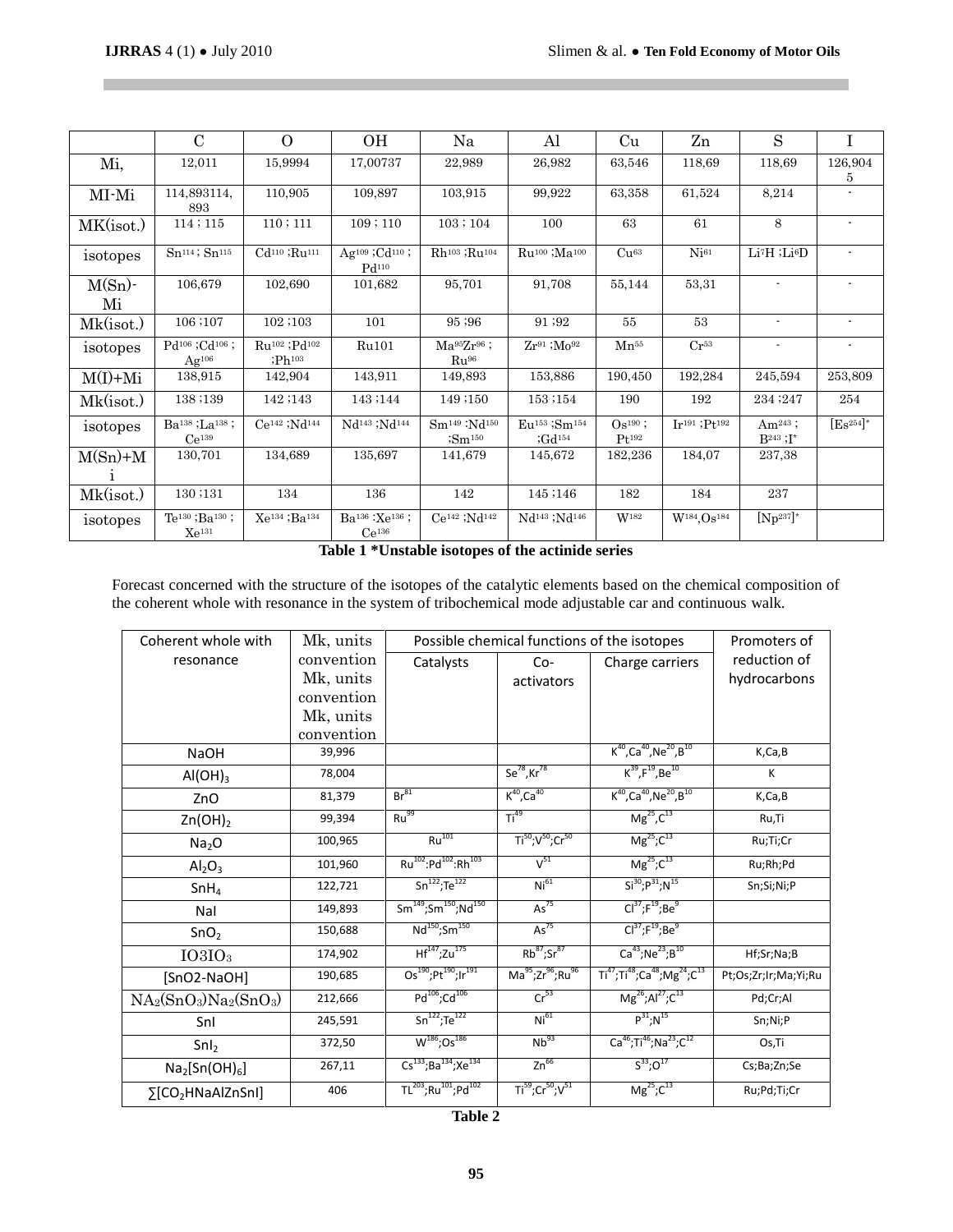Hence, at known local temperatures and pressure of oil in system of greasing internal combustion engine, on the equations (1) - (3) the collective power condition and comparative catalytic activity addition or alloying microcells practically in any point of its (her) volume is defined (determined).

For example, at the average temperatures of a working zone gear knots internal combustion engine  $T<sub>r</sub> = 443$  K To and zones of stabilization of oil in  $T_s = 363$  K To, as in view of temperatures optimum catalytic activity iodine in oxidizing Toxi. (I) = 723 K To and regenerative Treg. (I) = 673 K To processes [1,3], settlement values  $\varphi$ (I) T<sup>op</sup>,  $\varphi(I)T_r$  and  $\varphi(I)T_s$  on size appropriate potentials being electromotive forces the standard electronic reactions expressed in "normal" potentialsφ0 [6]. It allows to predict a method of comparison of sizes power consumption and an orientation of oxidation-reduction processes in set local zone, i.e. their convertibility in technology gear catalytic regeneration of motor oils (table 1).

Table 3. Temperature conditions of convertibility gear chemical processes in technology gear catalytic regeneration of motor oils potentials being electromotive forces reactionary.

| Electromotive force |                  | Electronic reactions                                |
|---------------------|------------------|-----------------------------------------------------|
| $\varphi$ 673       | $\omega^{\circ}$ | not reversed with $T_r = 443$ and $T_s = 363^\circ$ |
| 1,85111             | $-1.847$         | $Be^{2} + 2e^{-} \rightarrow Be$                    |
| 0,92559             | $-0.92$          | Se + 2e $\rightarrow$ Se <sub>2</sub>               |
| 0,92559             | $-0.913$         | $Cr_2^+ + 2e^- \rightarrow Cr$                      |
| 0,46279             | $+0.46$          | $C_2H_5OH + 2H^+ + 2e^- \rightarrow C_2H_5 + H_2O$  |
| 0,23139             | $+0,232$         | $CHO + 2H^+ + 2e^- \rightarrow CH_3OH$              |
| 0,15699             | $+0.15$          | $Sn_4^+ + 2e^- \rightarrow Sn_2^+$                  |

| Electromotive force |                  | Electronic reactions                                         |  |
|---------------------|------------------|--------------------------------------------------------------|--|
| $\varphi$ 443       | $\omega^{\circ}$ | not reversed .with $T_{on} = 673$ and $T_{on} = 723^{\circ}$ |  |
| 2,43791             | $+2.422$         | $Q + 2H^+ + 2e^- \rightarrow H_2O$                           |  |
| 1,21895             | $+1.21$          | $Cl O_3 + 3H^+ + 2e^- \rightarrow H Cl O + H_2O$             |  |
| 1,21895             | $+1,229$         | $Q_2 + 4H^+ + 4e^- \rightarrow 2H_2O$                        |  |
| 0,15236             | $+0,153$         | $Cu2+ + e^ \rightarrow$ $Cu+$                                |  |
| 0,15236             | $+0,15$          | $Sn_4^+ + 2e^- \rightarrow Sn_2^+$                           |  |
| 0,15236             | $+0.152$         | $Ag I + e^- \rightarrow Ag + I^-$                            |  |

| Electromotive force |                  | Electronic reactions                                                                          |  |  |
|---------------------|------------------|-----------------------------------------------------------------------------------------------|--|--|
| 0723                | $\omega^{\circ}$ | reversed with $T_s = 363k$                                                                    |  |  |
| 1,98872             | $+/-2.01$        | $\overline{S_2 O_8^{2}}$ + 2e <sup>-</sup> $\leftrightarrow$ 2SO <sub>4</sub> <sup>2-</sup>   |  |  |
| 0,94436             | $+/- 0.99$       | $H I O + H^+ + 2e^- \rightarrow I^+ + H_2O$                                                   |  |  |
| 0,49718             | $+/- 0,497$      | $CO + 6H^+ + 2e^ \leftrightarrow$ $CH_4 + H_2O$                                               |  |  |
| 0,49718             | $+/- 0.49$       | $IO^+ + H_2O + 2e^- \leftrightarrow I^+ + 2OH^-$                                              |  |  |
| 0,24859             | $+/- 0,25$       | $IO_3 + 3H_2O + 2e^- \leftrightarrow \Gamma + 6OH^-$                                          |  |  |
| 0,12429             | $+/-0.12$        | $\overline{CO_2}$ + 2H <sup>+</sup> + 2e <sup>+</sup> $\leftrightarrow$ CO + H <sub>2</sub> O |  |  |

| Electromotive force |                  | Electronic reactions                                                |  |
|---------------------|------------------|---------------------------------------------------------------------|--|
| $\varphi$ 383       | $\omega^{\circ}$ | reversed with $T_{\text{on}}$ 723K                                  |  |
| 2,99780             | $-/- 2,01$       | $2S \tO_4^2 - 2e^+ \leftrightarrow S_2 O_8^2$                       |  |
| 0,99890             | $-/+$ 0.99       | $H_2O + I - 2e^- \leftrightarrow H I O + H^+$                       |  |
| 0,49945             | $-/- 0,497$      | $H_2O + CH_4 - 2e^- \leftrightarrow CO + 6H^+$                      |  |
| 0,49945             | $-/-$ 0.49       | $2OH + I - 2e^ \leftrightarrow$ H <sub>2</sub> O + I O <sup>-</sup> |  |
| 0,24972             | $-/-$ 0.25       | $6OH + I - 2e^- \leftrightarrow 3H_2O + I O3^-$                     |  |
| 0,12429             | $-/-0.12$        | $H_2O + CO - 2e^ \leftrightarrow CO_2 + 2H$                         |  |

Designations of an orientation of reactions: direct  $(\rightarrow)$  and the opposite  $(\rightarrow)$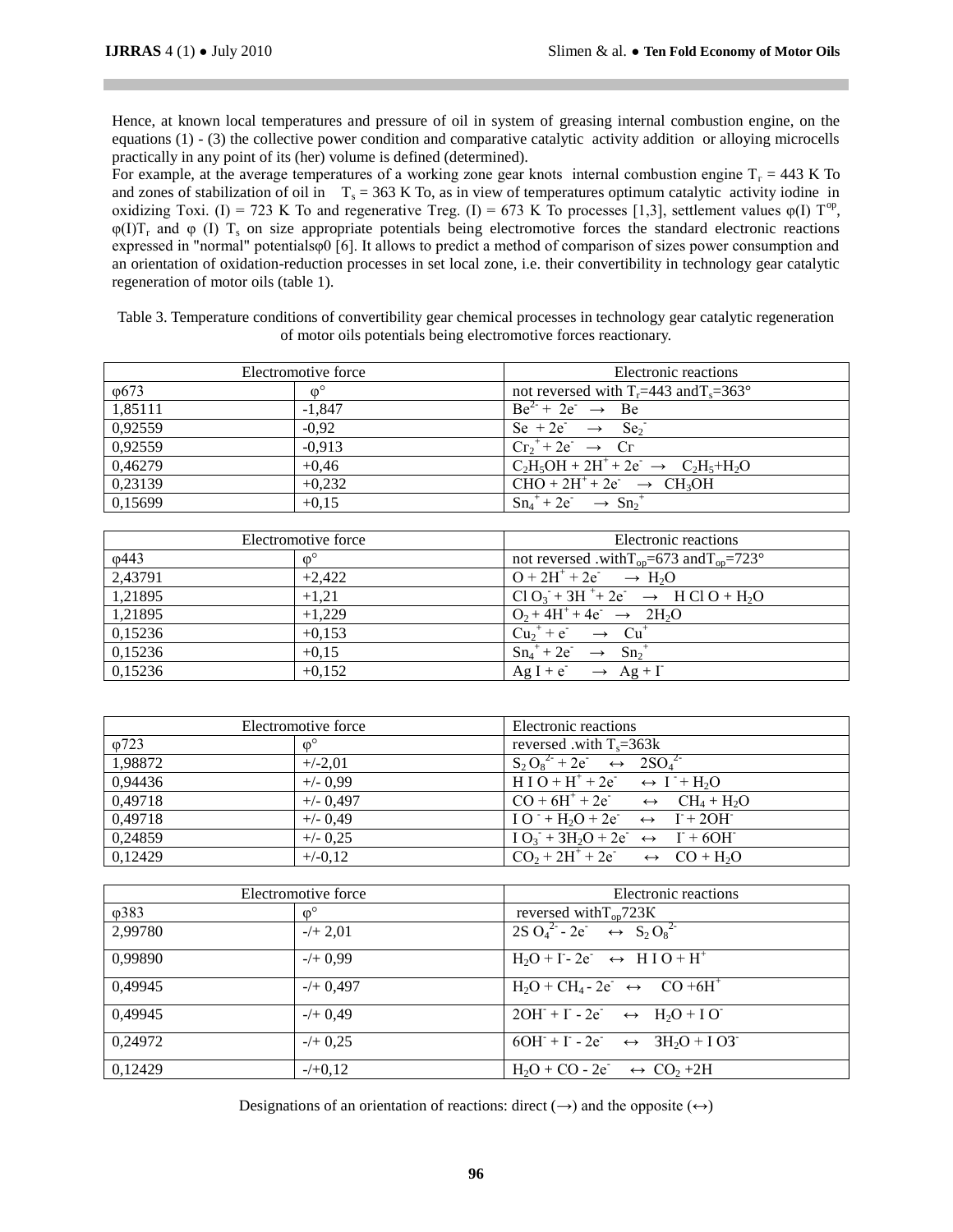As in a basis of self-organizing gear chemical transformations the mechanism the coherence electronic processes, on conditions of an interference mutually-matching their fluctuations [7], both the basic fashions, and settlement potentials corresponding to them laysφ723 ,φ673,φ443, φ363 are divided (shared) into discrete sublevels potentials corresponding to them layso (23 , 60/3, 6443, 6363 are divided (shared) into difference of a parameter about an interference ni, in the ratio:<br>  $\sum \varphi(I)^{Top} = n_i \varphi(I)^{Top} = n_i \varphi_i(I)^{Top}$ . (4)

$$
\sum \varphi(I)^{Top} = n_i \varphi(I)^{Top} = n_i \varphi_i(I)^{Top}.
$$
 (4)

Appropriate,catalytic the centers addition elements in considered (examined) conditions have a discrete number (line) of the resolved (allowed) power conditions and consequently are capable to making active selectively hierarchy of the convertible electrochemical reactions resulted from an example in tab. 1. Thus it is established, what the range of chemical transformations in system of greasing internal combustion engine can be expanded for the account catalytic additives, which at rather stable gradients of temperatures?  $T(r-s) = 80$  K To much more effectively work as a package of firm connections [2,3]. However, application of those or other elements in quality the complexors and copolymers in gear technical the purposes will be justified only in the event that the metalcomplex or polymer possesses the shortest time of "life" in a zone of contact and is abnormal low adhesion to materials gear parts. Therefore, the given properties organometallic connections are desirable and for predicting expediently theoretically.

According to the representations of quantum chemistry modelled by the equation energy-static of a condition of elements in transitive (resonant) complexes (1), both small time of "life", and low adhesion of metalloorganic connections is reached(achieved) under condition of high convertibility of formed connections (or catalytic the turnover metal promotors) that promoted by potentially minimal power barriers of chemical and adhesive communications(connections) on border of the phase unit. But those conditions are created, as a rule, in a transitive condition of substances at resonant the nature energy exchange , that is observed in excited ion-plasma and coherent environments which condition is modelled by the offered (suggested) mathematical device  $(1)$  -  $(4)$ , dictating thermophysical conditions of realizing a resonant exchange:

$$
\mathscr{W} \mathscr{F} \leftarrow \mathscr{N} \leftarrow \mathscr{N} \leftarrow \mathscr{N} \leftarrow \mathscr{N} \leftarrow \mathscr{N} \leftarrow \mathscr{N} \leftarrow \mathscr{N} \leftarrow \mathscr{N} \leftarrow \mathscr{N} \leftarrow \mathscr{N} \leftarrow \mathscr{N} \leftarrow \mathscr{N} \leftarrow \mathscr{N} \leftarrow \mathscr{N} \leftarrow \mathscr{N} \leftarrow \mathscr{N} \leftarrow \mathscr{N} \leftarrow \mathscr{N} \leftarrow \mathscr{N} \leftarrow \mathscr{N} \leftarrow \mathscr{N} \leftarrow \mathscr{N} \leftarrow \mathscr{N} \leftarrow \mathscr{N} \leftarrow \mathscr{N} \leftarrow \mathscr{N} \leftarrow \mathscr{N} \leftarrow \mathscr{N} \leftarrow \mathscr{N} \leftarrow \mathscr{N} \leftarrow \mathscr{N} \leftarrow \mathscr{N} \leftarrow \mathscr{N} \leftarrow \mathscr{N} \leftarrow \mathscr{N} \leftarrow \mathscr{N} \leftarrow \mathscr{N} \leftarrow \mathscr{N} \leftarrow \mathscr{N} \leftarrow \mathscr{N} \leftarrow \mathscr{N} \leftarrow \mathscr{N} \leftarrow \mathscr{N} \leftarrow \mathscr{N} \leftarrow \mathscr{N} \leftarrow \mathscr{N} \leftarrow \mathscr{N} \leftarrow \mathscr{N} \leftarrow \mathscr{N} \leftarrow \mathscr{N} \leftarrow \mathscr{N} \leftarrow \mathscr{N} \leftarrow \mathscr{N} \leftarrow \mathscr{N} \leftarrow \mathscr{N} \leftarrow \mathscr{N} \leftarrow \mathscr{N} \leftarrow \mathscr{N} \leftarrow \mathscr{N} \leftarrow \mathscr{N} \leftarrow \mathscr{N} \leftarrow \mathscr{N} \leftarrow \mathscr{N} \leftarrow \mathscr{N} \leftarrow \mathscr{N} \leftarrow \mathscr{N} \leftarrow \mathscr{N} \leftarrow \mathscr{N} \leftarrow \mathscr{N} \leftarrow \mathscr{N} \leftarrow \mathscr{N} \leftarrow \mathscr{N} \leftarrow \mathscr{N} \leftarrow \mathscr{N} \leftarrow \mathscr{N} \leftarrow \mathscr{N} \leftarrow \mathscr{N} \leftarrow \mathscr{N} \leftarrow \mathscr{N} \leftarrow \mathscr{N} \leftarrow \mathscr{N} \leftarrow \mathscr{N} \leftarrow \mathscr{N} \
$$

The conceptual essence of these conditions will be, what probability of formation catalytic an element having weight MKE (E), at optimum temperature Top the activated complex  $MAK = (yrx. Top)2$  it is defined (determined) by individual size of factor static of equilibrium it is phonon pulse interaction of atoms with a complex and depends on such parity (ratio) of optimum temperatures of process and a boiling point of the catalyst at which thermal thermophonon interactions of elements in a complex get resonant character.

In table 2 are submitted individual physics characteristics of practically tested catalysts with the pasckage of firm additives designed on (1) and (5), namely:ψrк and the MAK for two temperature levels gear catalytic regeneration of motor oils, parameters the mass exchange ΔМob, the energy exchange Eob And exchange electrochemical potential Δφob representing phonon potentials φr – φs, at worker Tr 443 K and stabilization Ts363 K temperatures of oil or work potentials beings electromotive forces reactionary spent on convertibility of oxidation-reduction processes in mode gear catalytic regeneration of motor oils (see tab. 1). It allows on weight of known structure of substances in it to a theme of greasing internal combustion engine to calculate total heat exchange for certain time of its work.

| tirm additives in formation of the complexes processes of technology gear catalytic regeneration of motor oils |          |          |          |  |  |
|----------------------------------------------------------------------------------------------------------------|----------|----------|----------|--|--|
| Parameters:                                                                                                    | Na       | Sn       | Al       |  |  |
| M                                                                                                              | 22,98    | 118,69   | 26,981   |  |  |
| T <sup>q</sup>                                                                                                 | 1156,15  | 2893,15  | 2773,15  |  |  |
|                                                                                                                | 8,81163  | 18,180   | 4,31156  |  |  |
| $\frac{K \psi_{rk}^{443}}{M_{AK}^{443}, \text{EV}}$                                                            | 77,6449  | 330,5124 | 18,58963 |  |  |
| $\frac{363}{\text{V} \cdot \text{k}}$                                                                          | 7,22091  | 14,8980  | 3,533220 |  |  |
| $M_{AK}$ <sup>363</sup>                                                                                        | 52,14154 | 221.9516 | 12,48364 |  |  |
| $\Delta M^{ob}$                                                                                                | 25,5034  | 108,5608 | 6.10599  |  |  |
| $E^{ob}$ , EV                                                                                                  | 2040.272 | 8684.864 | 488,4792 |  |  |
| $\Delta \varphi^{ob}$ , EV                                                                                     | 0.088446 | 0,376489 | 0.021175 |  |  |

Table 4. Characteristic parameters individual catalytic activity of basic chemical components with the pasckage of firm additives in formation of the complexes processes of technology gear catalytic regeneration of motor oils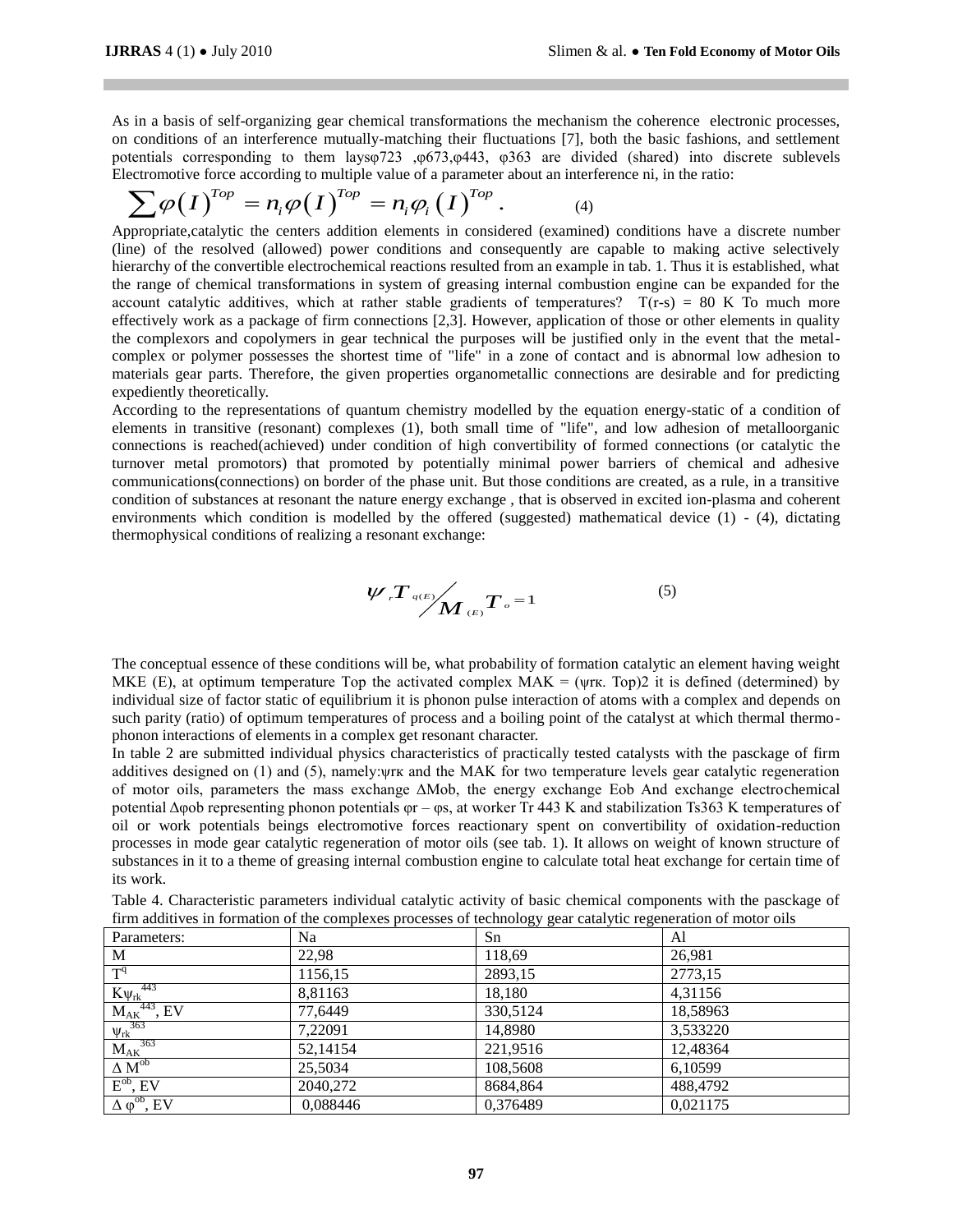The comparative analysis of settlement parameters in the expanded variant of tab. 2 allows to estimate catalytic advantages of various elements and to classify them on the activity during formation complex – coherent quasiresonance structures, on catalytic "the turnover " in oxidation-reduction reactions and on the energy exchange abilities in the given temperature gradient. Elements Na resulted for an example, Sn and Al borrow (occupy) in a number (line) above the named activity rather prestigious place, as proves to be true their effective influence on functions gear catalytic regeneration of motor oils directly in working internal combustion engine{2,3].

Thus, theoretical research shows, what in system of greasing internal combustion engine it is possible to expand a range of chemical transformations by selection such catalytic additives, which at rather stable gradients of temperatures  $\Delta T(r-s) = 80$  K To more effectively work as a package of firm additives. Forecasting of chemical selectivity of such additives probably after definition for each element of individual exchange potentials as a matter of fact wave process Δφobel (tab. 2) also is carried out by calculation of the sum of potentials of coherent exchange processes Σφobco= Δφobel.ηi with subsequent comparison to normal or standard potentials of electronic reactions  $\varphi^{\circ}$  (tab. 3).

| Additives    | $\Delta \varphi i^{ob}$ <sub>el</sub> , V | $\eta_i$       | $\Sigma \varphi^{\rm ob}{}_{\rm co}$ , V | $\varphi^{\circ}$ , V | Electronic reactions                                                        |
|--------------|-------------------------------------------|----------------|------------------------------------------|-----------------------|-----------------------------------------------------------------------------|
| Na           | 0,08844                                   |                | 0,08844                                  | $+0.08$               | $S_4O_6^{2}$ + 2e $\rightarrow$ 2S <sub>2</sub> O <sub>3</sub> <sup>2</sup> |
| Na           | 0,08844                                   | $\overline{4}$ | 0,35378                                  | $+0,354$              | $\text{Ag I O}_3 + \text{e} \rightarrow \text{Ag} + \text{I O}_3$           |
| Sn           | 0,37648                                   | $2^{-1}$       | 0,18824                                  | $-0,185$              | $Cu I + e^- \rightarrow Cu + I^-$                                           |
| Sn           | 0,37648                                   | 8              | 3,01191                                  | $-3.02$               | Ca $(OH)_2 + 2e \rightarrow Ca + 2OH$                                       |
| $\mathbf{A}$ | 0,02117                                   | $\overline{4}$ | 0,08470                                  | $-0.08$               | $S_4 O_6^2$ + 2e $\rightarrow$ 2S <sup>2</sup> $O_3^2$                      |
| Al           | 0,02117                                   | 16             | 0,33880                                  | $-0.33$               | $Cl O_3 + H_2O + 2e \rightarrow Cl O_2 + 2OH$                               |
| Al           | 0,02117                                   | 128            | 2,71047                                  | $-2,714$              | $Na^+ + e^- \rightarrow Na$                                                 |

Table 5. A coordination of electronic reactions between catalytic elements of a package of firm additives

Technological expediency of selection and use of the solid-phase catalytic additives as a package of various elements tosucced first - from necessity of activization as it is possible the greater number regenerative the processes, influencing on stabilization of quality of oils, second – from dissipation for function of convertible chemical reactions in conditions self organizing modular gear system, carried out due to integration of the electrochemical and thermophysical phenomena into a uniform coherent macro-system field of energy exchange . Specific correlations of physical and chemical properties testify typical addition elements and characteristic parameters gear system in analytically deduced (removed) equation of calculation discretely commensurable molar<br>weights transitivequasi-resonance complexes and the radicals which are made active by various catalysts at<br>co weights transitivequasi-resonance complexes and the radicals which are made active by various catalysts at corresponding temperatures on a condition (5):<br> **M**<sub>AK</sub> (Sn)<sup>*q*</sup> = 77<sub>1</sub>**M**<sub>AK</sub> (Ca)<sup>*p*</sup> = 77<sub>2</sub>**M**<sub>AK</sub> (Sn)<sup>*p*</sup> where in analytically deduced (removed) equation of calculation disc<br>equasi-resonance complexes and the radicals which are made act<br>operatures on a condition (5):<br> $\mathbf{S}n \Big)^q_{(s-r)} = \eta_1 \mathbf{M}_{AK} (\mathbf{C}a)_{(s-r)}^p = \eta_2 \mathbf{M}_{AK}$ 

corresponding temperatures on a condition (5):  
\n
$$
M_{AK} (Sn)_{(s-r)}^q = \eta_1 M_{AK} (Ca)_{(s-r)}^p = \eta_2 M_{AK} (Sn)_{r}^p =
$$
\n
$$
\eta_3 M_{AK} (J)_{s}^p = \frac{Q (Sn)^q}{\Delta T_{(r-s)}} = \eta_1 \frac{Q (Ca)^p}{\Delta T_{(r-s)}} =
$$
\n
$$
\eta_2 \frac{Q (Sn)^p}{T_r} = \eta_3 \frac{Q (J)^p}{T_s} = \eta_4 M (OH).
$$
\n(9)

As indexes q and p show, temperatures of boiling and fusion elements catalytic are initial at calculation thermophonon potentials on (1).

Typical laws (6) are a physical substantiation of computer algorithms of the aprioristic analysis gear catalytic activity addition and alloying elements in systems of greasing internal combustion engine, and also purposeful selection of firm additives for technology gear catalytic regeneration of motor oils.

As electrochemical and thermal processes in considered (examined) technology are functionally interconnected and are the basic saving resource and ecological factors in operational qualities internal combustion engine, the integrated problem (task) of forecasting self organizing modular gear system is reduced to accumulation of the exhaustive list catalyzed oxidation-reduction reactions (see by tab. 1,3) and to calculation of total potentials exhaustive list catalyzed oxidation-reduction reactions (see by tab. 1,3) and to calculation of total potential electrochemical (EV the mole -1) and thermal (K Kal •the mole -1) the energy exchange in full systems of grea

$$
\sum \varphi(Ei)^{ob} \rho = \sum \Big[ M_K(E) \Delta T_{(r-s)} \Big] = \sum Q(E)^{\Delta T} \tag{7}
$$

Necessary recalculation molar parameters of weight and energy percent –weight the commensuration is convenient for making a method of machine adaptation of the settlement data to concrete system of internal combustion engine.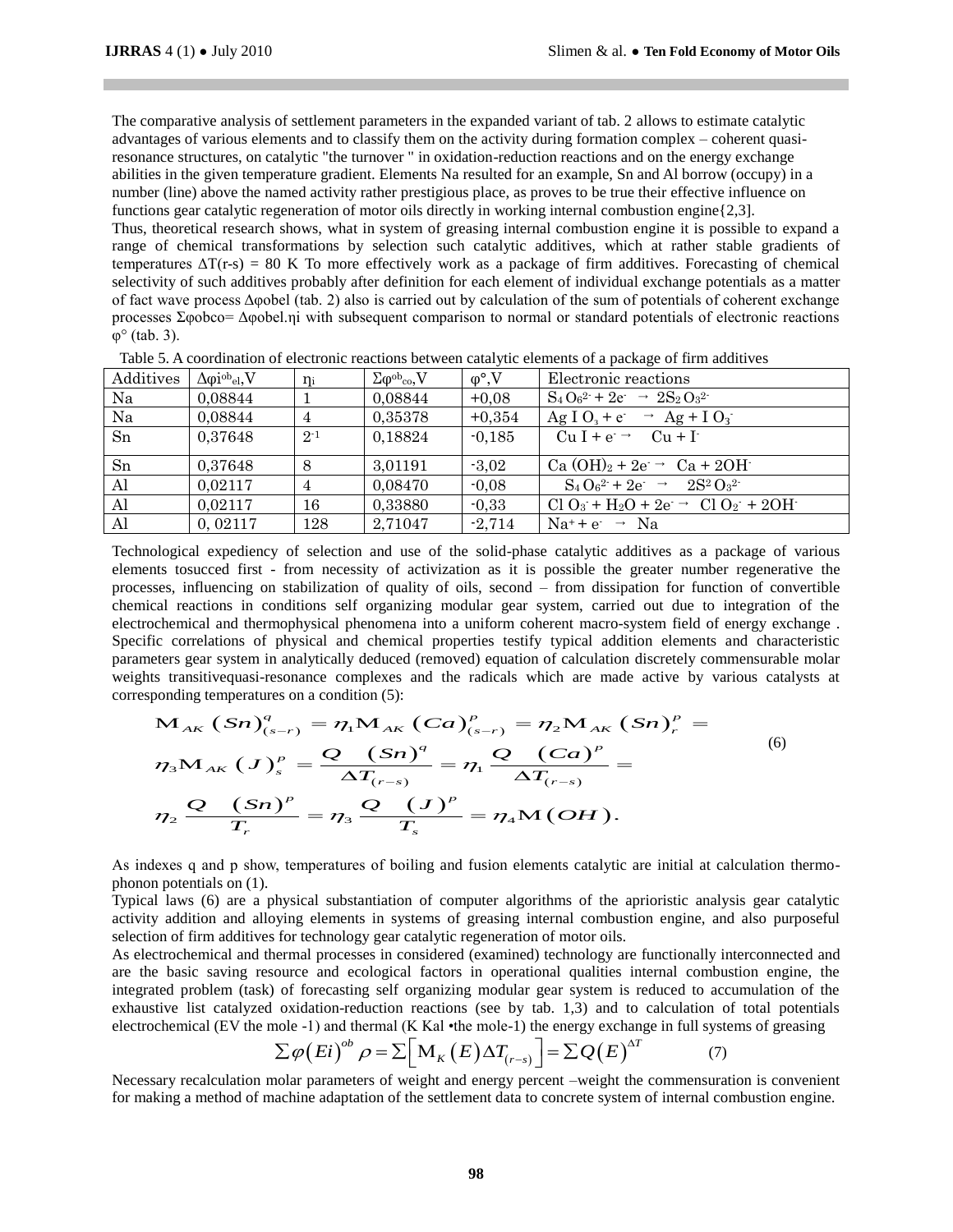# **4. DATA TESTIFY TO THE EFFECTIVENESS OF TECHNOLOGY TO R.T.C.M.C. EN EXPLOITATION**

A special cartridge "Troyler" (see the figure) is installed with the way of an oil flow for engines in the lubricating system of engine "KAMAZ 740".

At the time of the oil contact with the alkaline reagent it is necessary the reaction of oxydoreduction and the process of inhibition which have as a result to maintain qualities of oil necessary for the exploitation throughout a course of 100 thousand kilometers, the period during which one will not need more to change oil in the engine.

Components of the alkaline reagent, products of ageing (Sn, Al, Fe, Cu…) at the time of the contact with iodine in the alkaline medium pass in a state of colloidal solution which is spread, carried by the oil flow, on the surface subjected to friction, and forms an organometallic film producing an effect antifriction, anti-stripe and anticorrosive.

The optimum maintained alkali index, this makes it possible to improve in a considerable way oil the capacity detergent and the degree of dispersion of this one.

The process and the technique suggested are patented and protected by the certificates from author.

During the work of oil for engines along a course of the motor vehicle, this process makes possible:

- to decrease the rate of consumption of oil for essential engine for the exploitation, of 5 - 7 times and to lower the oil losses of 30 - 50%;

- to make increase the resource of the engine thanks to the decreased wear of 1.3 - 1.5 times in the couples of friction;

- to lower by 40 - 60% formation of the carbonaceous deposits of calamine and varnish on the details constituting the block of the cylinder and the piston.

### **PLAY OF DELIVERY**

The play of delivery "Troyler" understands a body of entry, an alkaline reagent and essential materials of consumption to ensure the circulation of 100 thousand km course of the motor vehicle, as well as a filtering fabric cotton element

Body of entry of a tribochemical agent of reduction (TROYLER-01) installed in lubricating system of diesel engine "KAMAZ 740"



#### **5. CONCLUSION**

Thus, at the computer decision described the equations  $(1)$  -  $(7)$  the aprioristic estimation catalytic properties and qualitative selection of the firm additives alloying and soluble microcells is practically reached(achieved) the